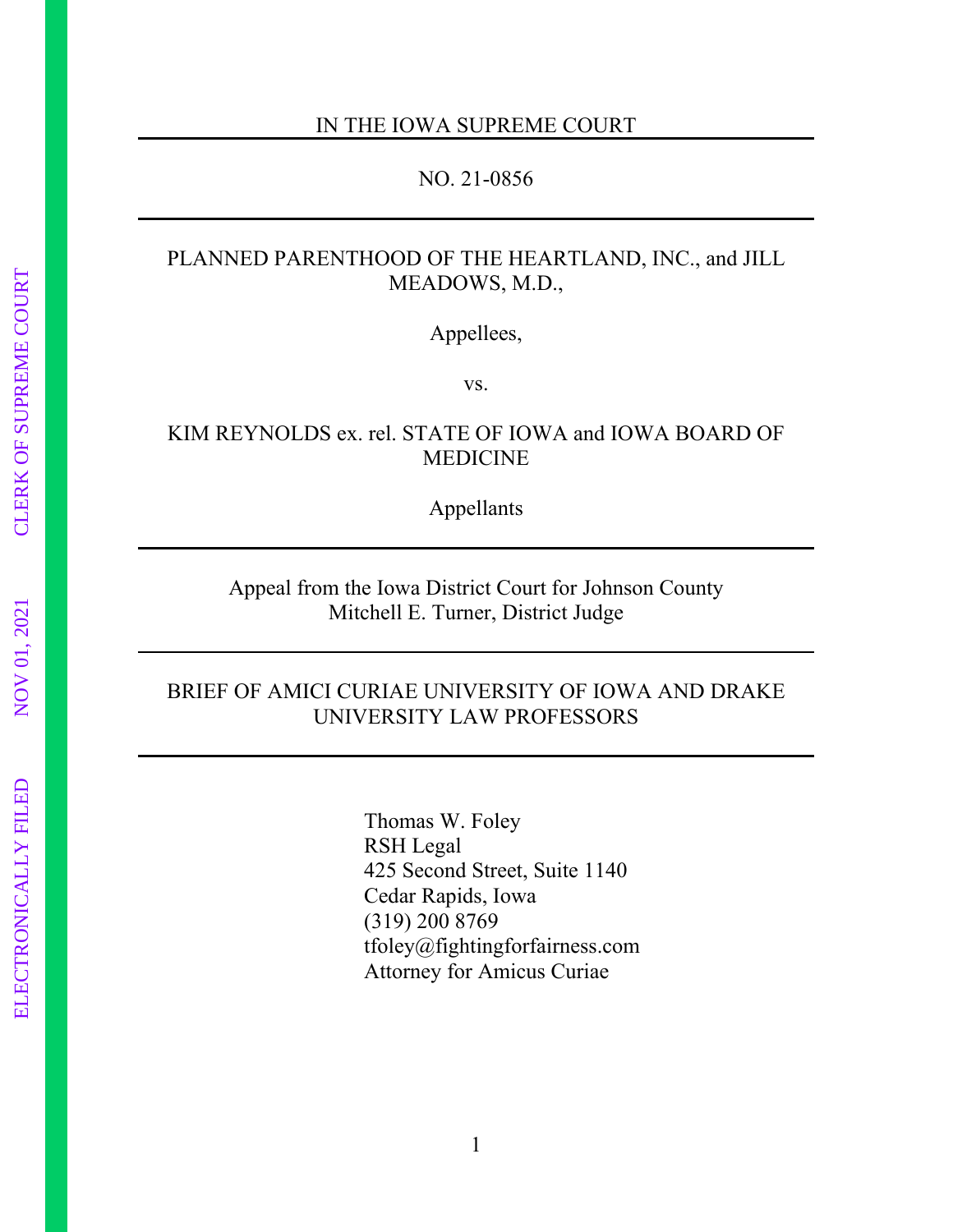# **TABLE OF CONTENTS**

| L.                                                                                      | This Court Has Followed Precedent Presumptively                                                                                              |  |
|-----------------------------------------------------------------------------------------|----------------------------------------------------------------------------------------------------------------------------------------------|--|
| II.                                                                                     | Reconciling Stare Decisis and Overruling: A Two-                                                                                             |  |
| III.                                                                                    |                                                                                                                                              |  |
|                                                                                         | A. With Respect to Planned Parenthood of the<br><i>Heartland</i> , Stare Decisis Has Not Lapsed  15                                          |  |
|                                                                                         | B. Even if Stare Decisis Had Lapsed, Planned<br>Parenthood of the Heartland is not Manifestly<br>Erroneous and There Is No Compelling Reason |  |
|                                                                                         |                                                                                                                                              |  |
| CERTIFICATE OF COMPLIANCE WITH TYPEFACE<br>REQUIREMENTS AND TYPE-VOLUME LIMITATIONS  21 |                                                                                                                                              |  |
|                                                                                         |                                                                                                                                              |  |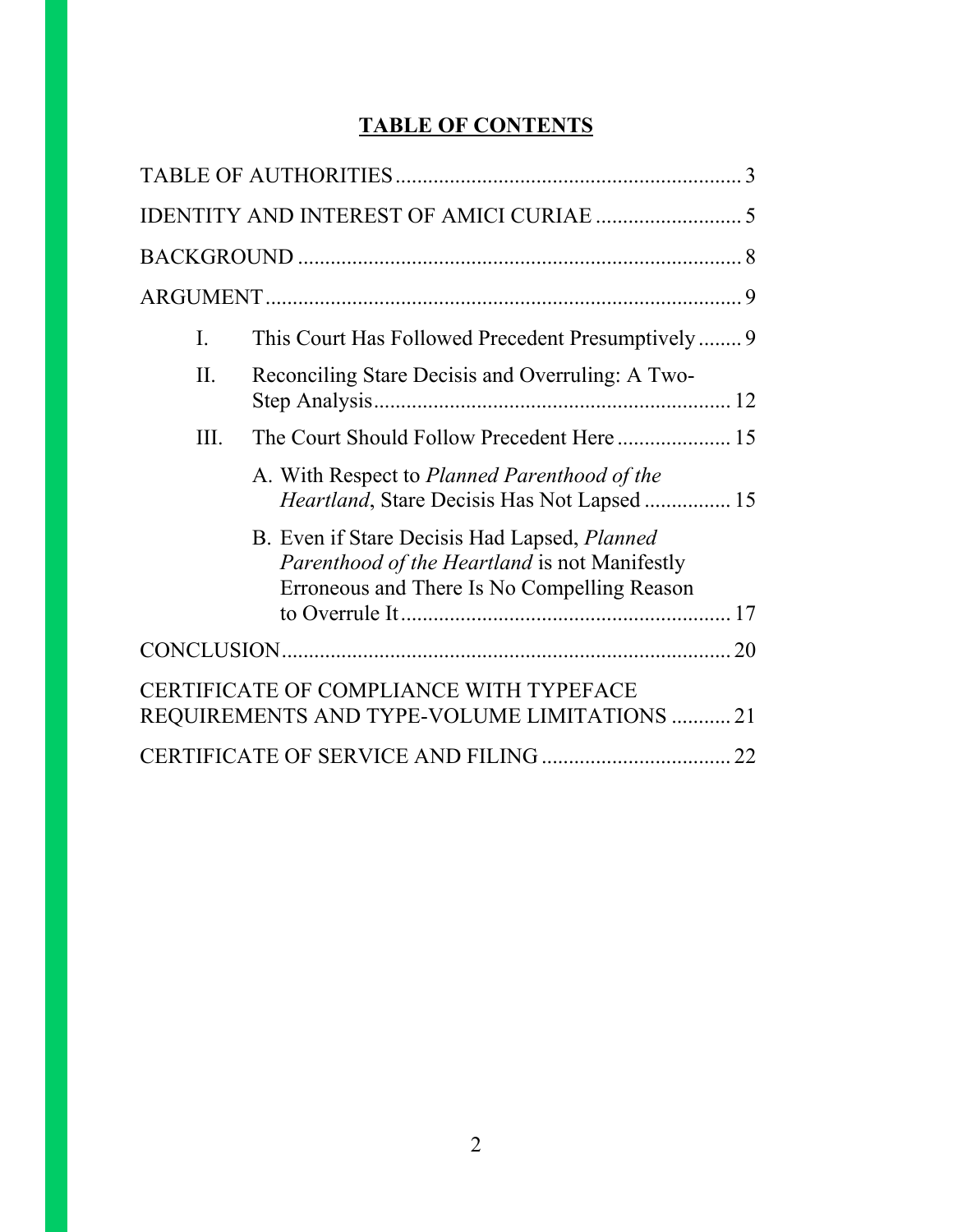### **TABLE OF AUTHORITIES**

#### CASES

- *Bd. of Waterworks Trustees of City of Des Moines v. Sac Cty. Bd. of Supervisors*, 890 N.W.2d 50 (Iowa 2017)
- *Book v. Doublestar Dongfeng Tyre Co*., 860 N.W.2d 576 (Iowa 2015)
- *Fulton v. City of Philadelphia, Pa.,* \_\_\_ U.S. \_\_\_,141 S.Ct. 1868 (2021)
- *Janus v. AFSCME, Council 31*, \_\_\_ U.S. \_\_, 138 S.Ct. 2448 (2018)
- *McElroy v. State*, 703 N.W.2d 385 (Iowa 2005)
- *Miller v. Westfield Ins. Co*. 606 N.W.2d 301 (Iowa 2000)
- *Planned Parenthood of the Heartland v. Reynolds ex rel. State*, 915 N.W.2d 206 (Iowa 2018)
- *Planned Parenthood of Se. Pa. v. Casey*, 505 U.S. 833. 125 S.Ct. 1791 (1992)
- *Roe v. Wade*, 410 U.S. 114, 93 S.Ct. 705 (1992)
- *Schmidt v. State*, 909 N.W.2d 778 (Iowa 2018);
- *State v. Gaskin*, 866 N.W.2d 1 (Iowa 2015)
- *State v. Liddell*, 672 N.W.2d 805 (Iowa 2003)
- *State v. Williams*, 895 N.W.2d 856 (Iowa 2017)
- *Stop the Beach Renourishment, Inc. v. Fla. Dep't of Envtl. Prot*., 560 U.S. 702, 735, 130 S.Ct. 2592, 2614 (2010)

*Stuart v. Pilgrim,* 247 Iowa 709 74 N.W.2d 212 (1956)

*Youngblut v. Youngblut*, 945 N.W.2d 25 (Iowa 2020)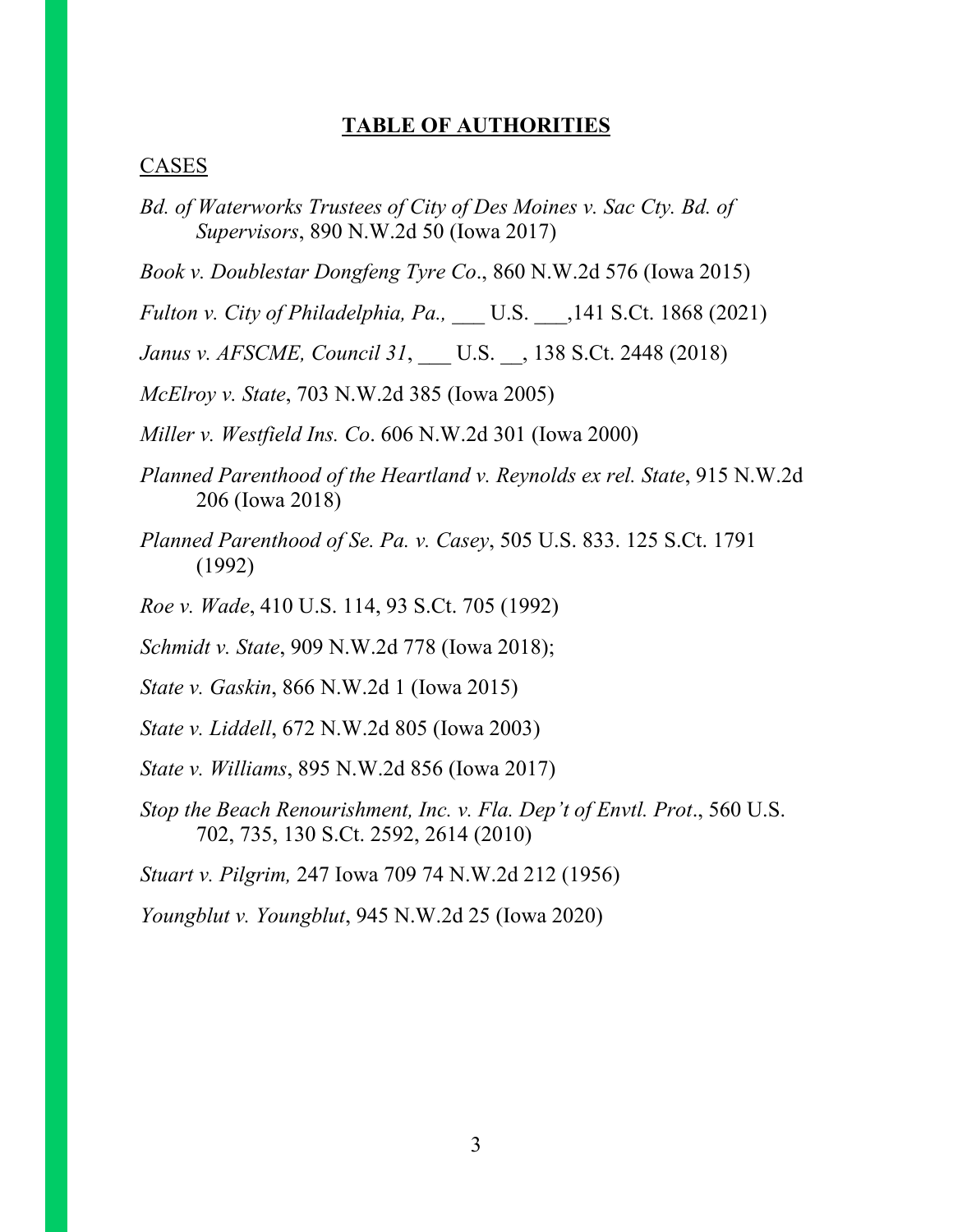# **OTHER**

U.S. Const., amend. 14

I.C.A. Const. art. 1, § 9

Steven J. Burton, *The Conflict Between Stare Decisis and Overruling in Constitutional Adjudication*, 35 Cardozo L. Rev. 1687, 1696-97 (2014)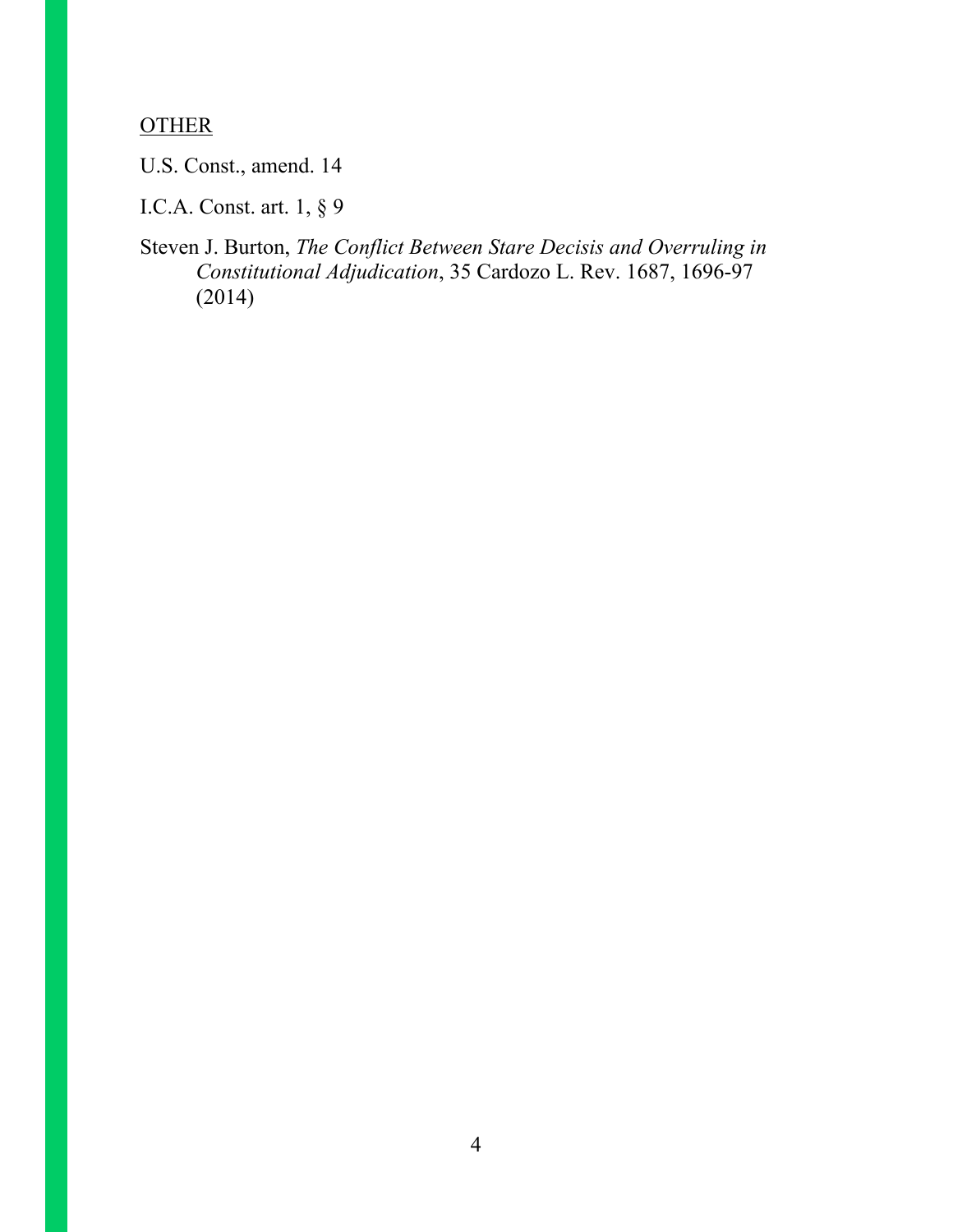#### **IDENTITY AND INTEREST OF AMICI CURIAE**

Amici curiae are current and retired legal scholars, teachers, and clinicians who hold or have held faculty positions in law at the University of Iowa and Drake University and who have expertise in subjects relevant to the stare decisis questions presented in this case. Professor Burton, in particular, is the author of *The Conflict Between Stare Decisis and Overruling in Constitutional Adjudication,* 35 Cardozo L. Rev. 1687 (2014).

The amici submit this brief to provide additional insight regarding the relationship between stare decisis and overruling and how that relationship applies in this appeal. They believe adhering to precedent is a vital legal value and, for the reasons presented below, request that this Court follow its decision in *Planned Parenthood of the Heartland v. Reynolds ex rel. State*, 915 N.W.2d 206 (Iowa 2018) ("*Planned Parenthood of the Heartland*") should it reach that issue.

The amici include the following individuals: (University of Iowa College of Law) John S. Allen, Herschel G. Langdon Clinical Professor of Law; Arthur E. Bonfield, Allan D. Vestal Chair in Law and Associate Dean Emeritus; Steven J. Burton, John F. Murray Professor of Law Emeritus; Jonathan C. Carlson, Professor of Law and International Studies, Victor & Carol Alvarez Fellow in Law; Bram Elias, Clinical Professor of Law; Ann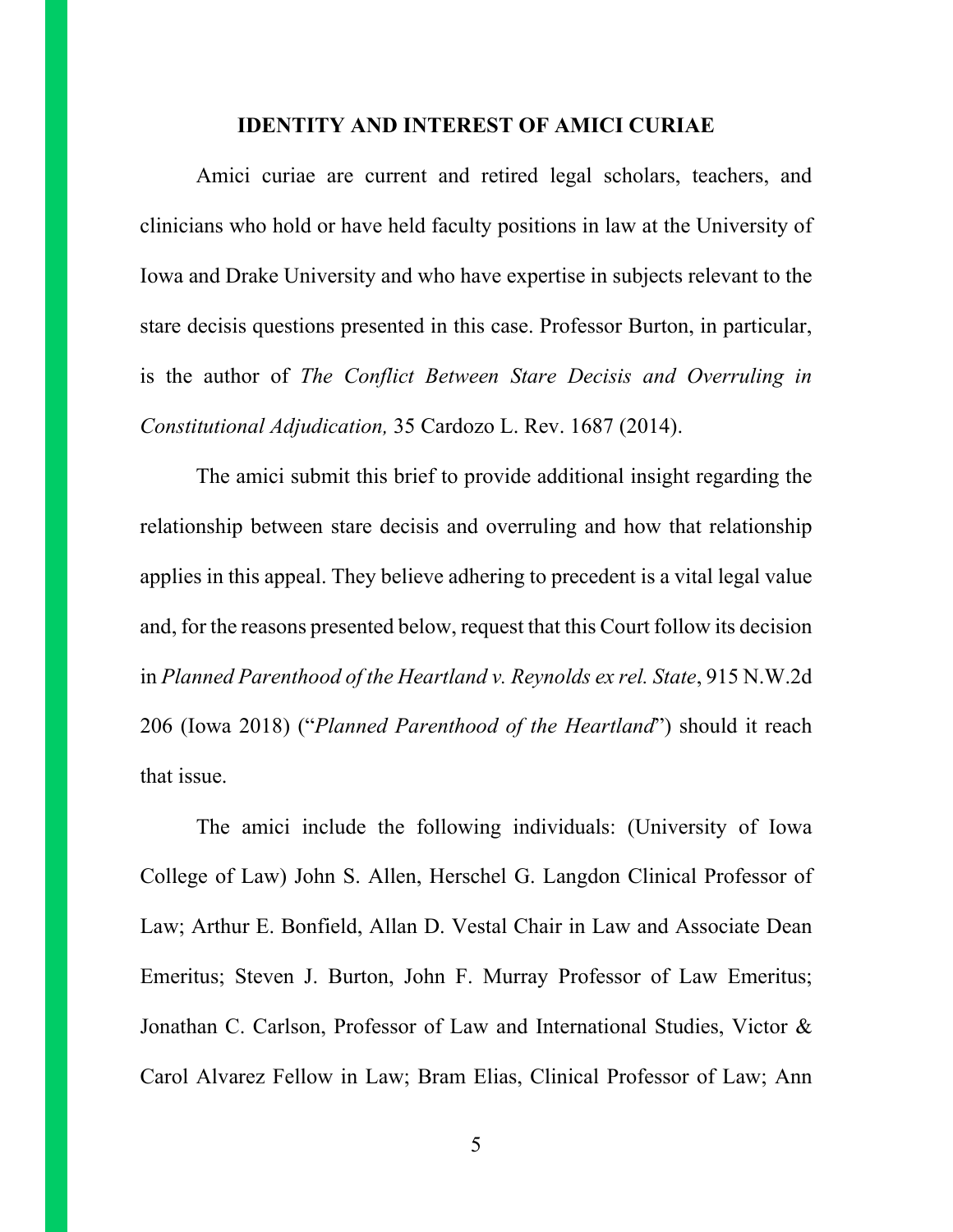Laquer Estin, Associate Dean for Faculty, Aliber Family Chair in Law; N. William Hines, F. Rosenfield Professor and Dean Emeritus; Sheldon F. Kurtz, David H. Vernon Professor of Law Emeritus; John C. Reitz, Edward Carmody Professor of Law; Leonard A. Sandler, Clinical Professor of Law; Barbara A. Schwartz, Clinical Professor of Law Emeritus; Lea VanderVelde, Josephine R. Witte Chair in Law; John Whiston, Herschel G. Langdon Clinical Professor of Law Emeritus; Stella Burch Elias, Professor of Law and Chancellor William Gardiner Hammond Fellow in Law; Carolyn Jones, Dean Emerita and Orville L. and Ermina D. Dykstra Chair in Income Tax Law Emerita (Drake University Law School) Sally Frank, Professor of Law; Mark S. Kendle, James Madison Chair Professor in Constitutional Law; Maura Strassberg, Professor in Law; and David S. Walker, Dwight D. Opperman Distinguished Professor of Law Emeritus.

The affiliations with the University of Iowa and Drake University are supplied for identification purposes only. The views articulated in this brief are solely those of the amici and not the opinions of the University of Iowa or the University of Iowa College of Law or of Drake University or Drake University Law School.

The amici have no personal stake in this case. Rather, they have a professional interest in seeing Iowa law be maintained in a way that preserves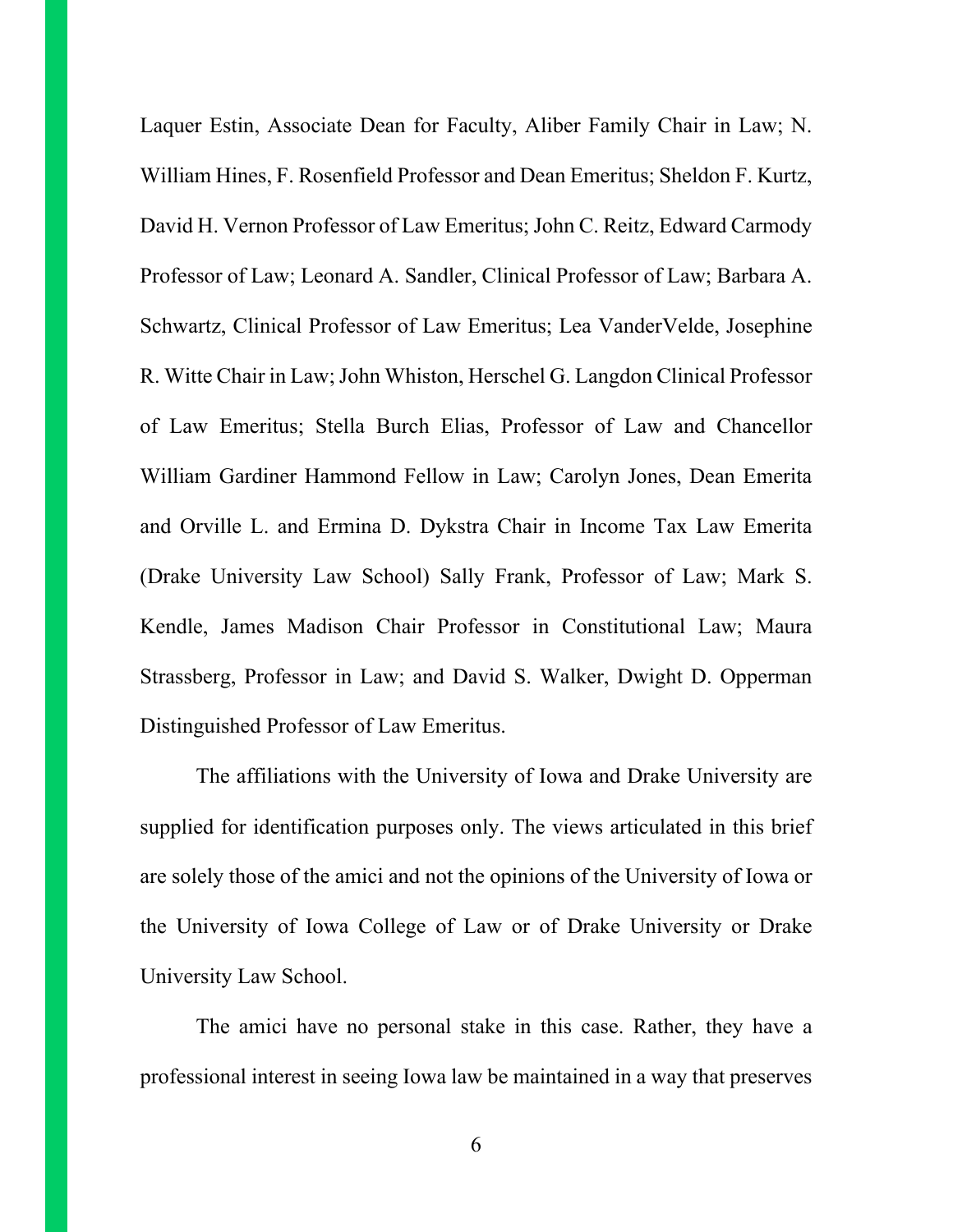the integrity of its laws and the nonpolitical character of the Court. The rule of law requires no less.

This brief was not authored, in whole or in part, by counsel for any party; no party or party's counsel, or any other person, contributed money to fund the preparation or submission of this brief.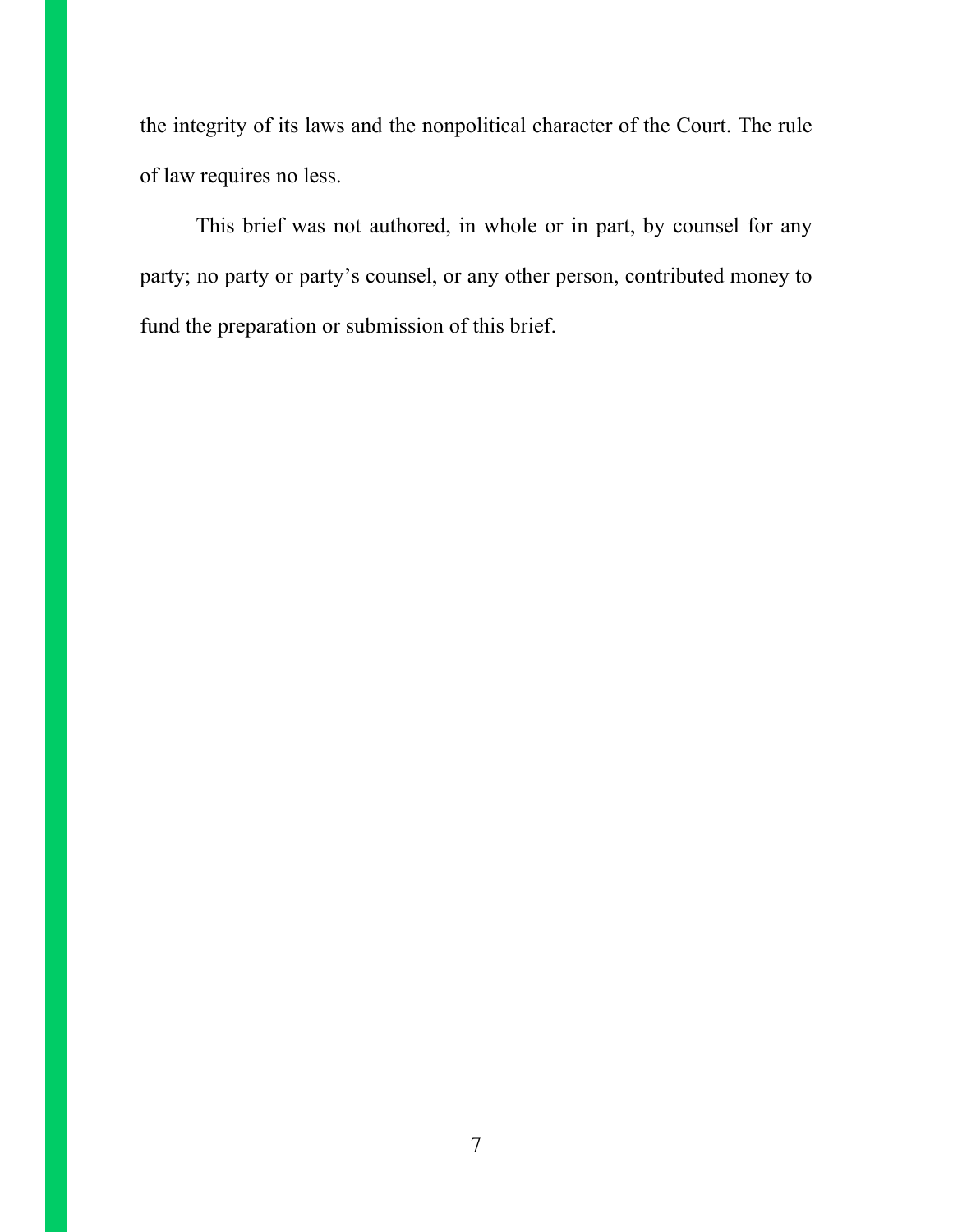#### **BACKGROUND**

This appeal involves Appellant State of Iowa's challenge to a district court ruling striking down a 24-hour waiting period for an abortion the Iowa General Assembly enacted during its last legislative session. This legislation amended the 72-hour waiting period this Court struck down in *Planned Parenthood of the Heartland* in 2018 as contrary to the due process and equal protection clauses of the Iowa Constitution*.* 

The district court held the 24-hour waiting period was invalid for two reasons: First, the district court held the 24-hour waiting period was improperly added as an amendment to a bill of a different subject. Second, the district court found that even if the amendment and the bill pertained to the same subject, the State was nonetheless collaterally estopped from relitigating the validity of the notice provision under the equal protection and due process clauses of the Iowa Constitution because this Court resolved identical issues against it in *Planned Parenthood of the Heartland*.

The State argues that each of the district court's reasons for invalidating the 24-hour notice provision was wrong as a matter of law. Regarding the second reason, the State argues in the alternative that even if the district court correctly concluded *Planned Parenthood of the Heartland* precluded it from litigating the 24-hour notice period, "issue preclusion still does not bar the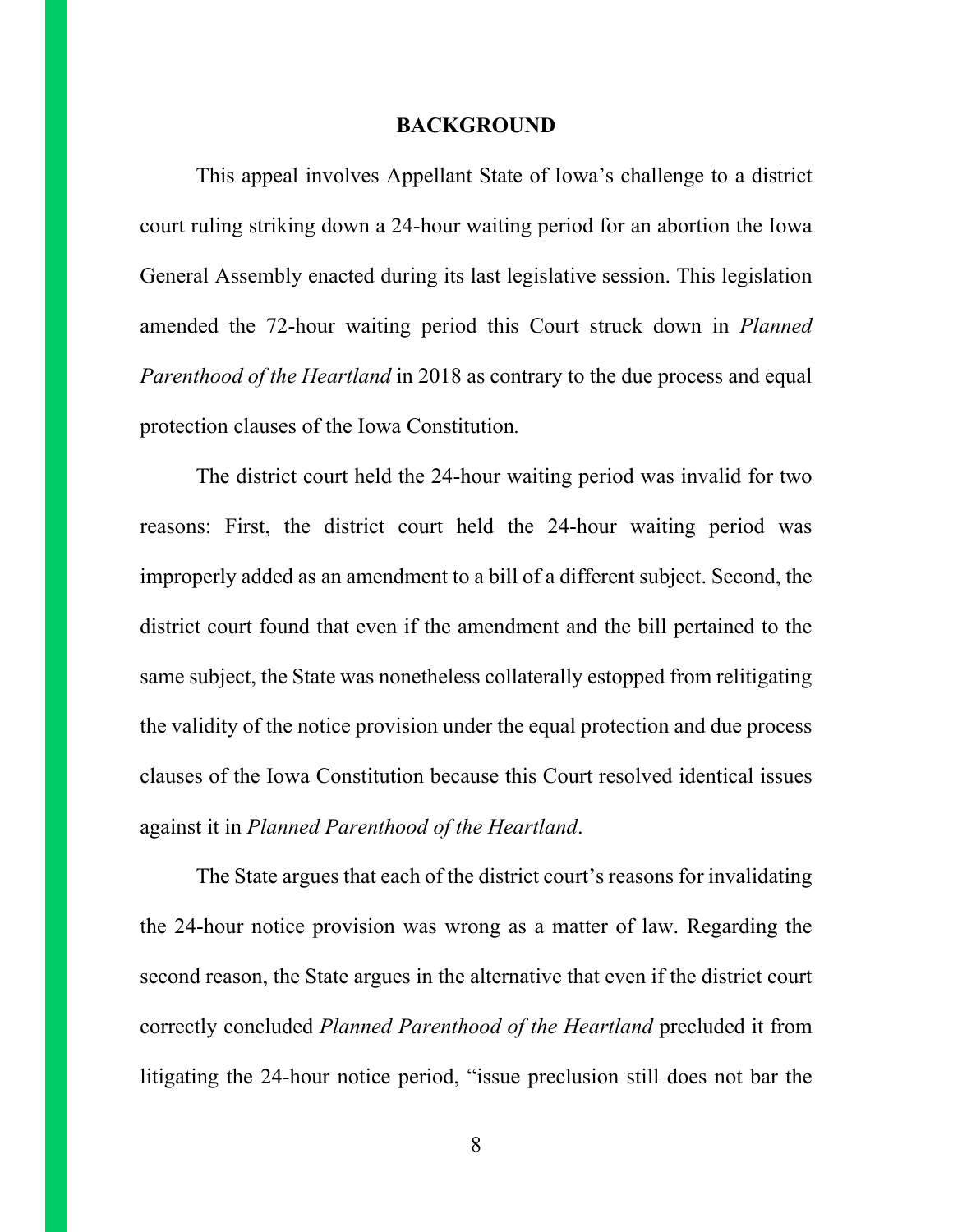State from asking this Court to reconsider the level of scrutiny required by the Iowa Constitution." (Appellant's Brief, p. 66). It is through that narrow crevasse that stare decisis may seep into this appeal.

#### **ARGUMENT**

#### **I. This Court Has Followed Precedent Presumptively**

From its "very beginnings," this Court has "guarded the venerable doctrine of stare decisis and required the highest possible showing that a precedent should be overruled before taking such a step." *Bd. of Waterworks Trustees of City of Des Moines v. Sac Cty. Bd. of Supervisors*, 890 N.W.2d 50, 60-61 (Iowa 2017) (quoting *McElroy v. State*, 703 N.W.2d 385, 392 (Iowa 2005)). This Court's strong propensity to follow the "holdings of past rulings" is rooted in the need to "imbue the law" with the "predictability and continuity" necessary to "maintain the stability essential to society." Id. Or, stated more expansively,

> [I]t is of critical importance that the law should be settled. Fairness to the trial courts, to the legal profession, and above all to citizens generally demands that interpretations once made should be overturned only [for] the most cogent of reasons…Legal authority must be respected; not because it is venerable with age, but because it is important that courts, and lawyers and their clients, may know what the law is and order their affairs accordingly.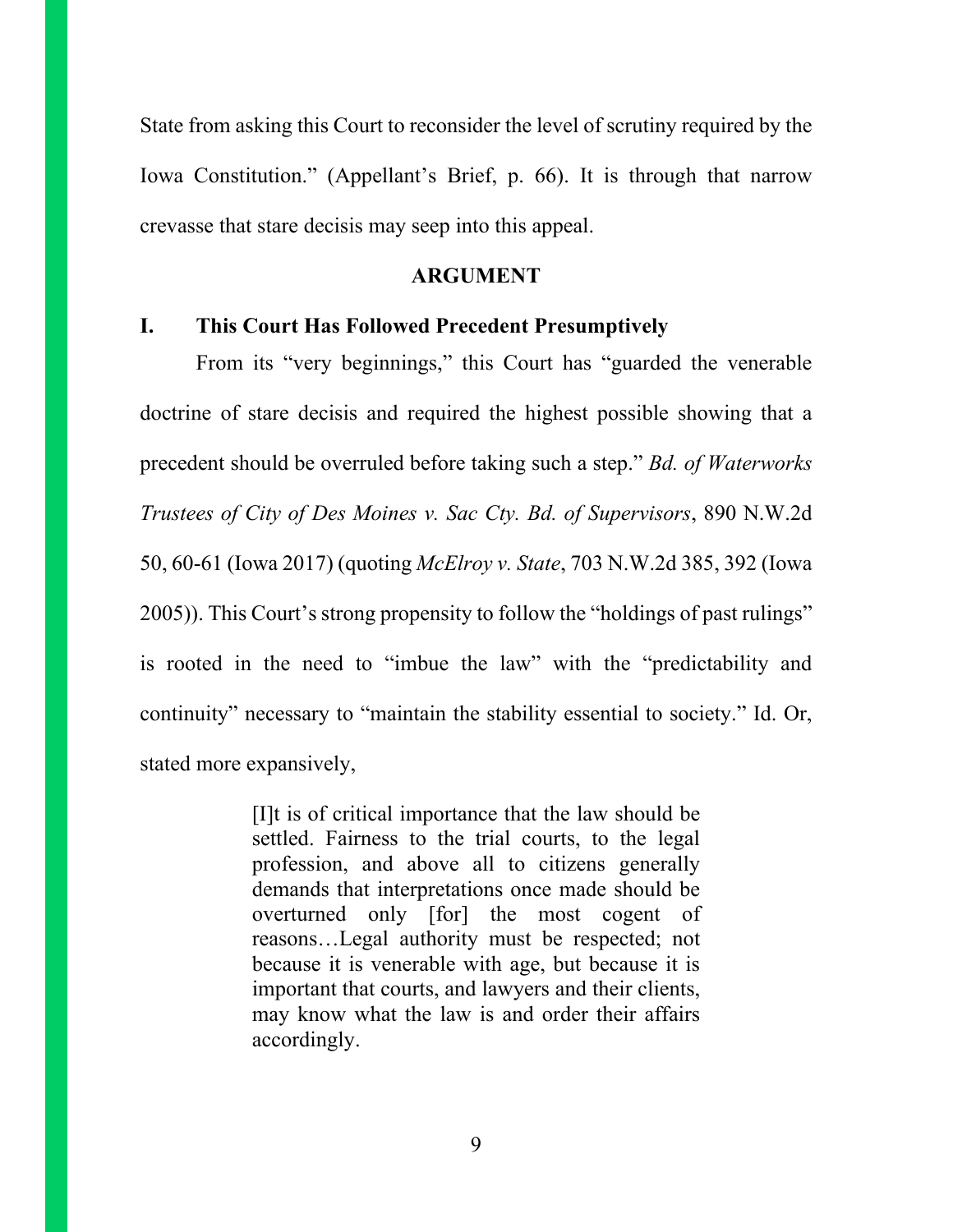*State v. Liddell*, 672 N.W.2d 805, 813 (Iowa 2003) (alteration in the original) (quoting *Stuart v. Pilgrim,* 247 Iowa 709, 714, 74 N.W.2d 212, 215-16  $(1956)$ ).

There is, therefore, a strong presumption that the Court will follow precedent, and for good reason. The "values fostered by state decisis," as recognized by at least one of this Court's members, are essentially threefold:

First, as in other contexts, stare decisis fosters Rule of Law values. These include consistency and equal treatment, stability, and predictability at any one time and over time. Following precedent, moreover, saves lawyers and judges from having to rethink every legal question from the ground up whenever a question arises. And precedent affords lawyers and lower court judges common points of reference from which to engage productively.

Second, in the present context, stare decisis fosters constitutionalism. It constrains the exercise of arbitrary power by the Court. It denies the Court freedom to pick and choose the precedents it will follow. It also tends to bring unity to the Constitution as it is practiced over time, and the Court's composition changes.

Third, stare decisis fosters legitimacy, which requires the Court to have, and be perceived as having, adequate legal justifications for its decisions. Justifications flowing from the Court's precedents tend, at the least, to be so perceived. Even when the Justices disagree, the disagreement will be perceived to be one about the law when all of them reason from the same starting points. To the extent possible, the Constitution and precedents interpreting it should form a coherent corpus of law, widely perceived and practiced as such.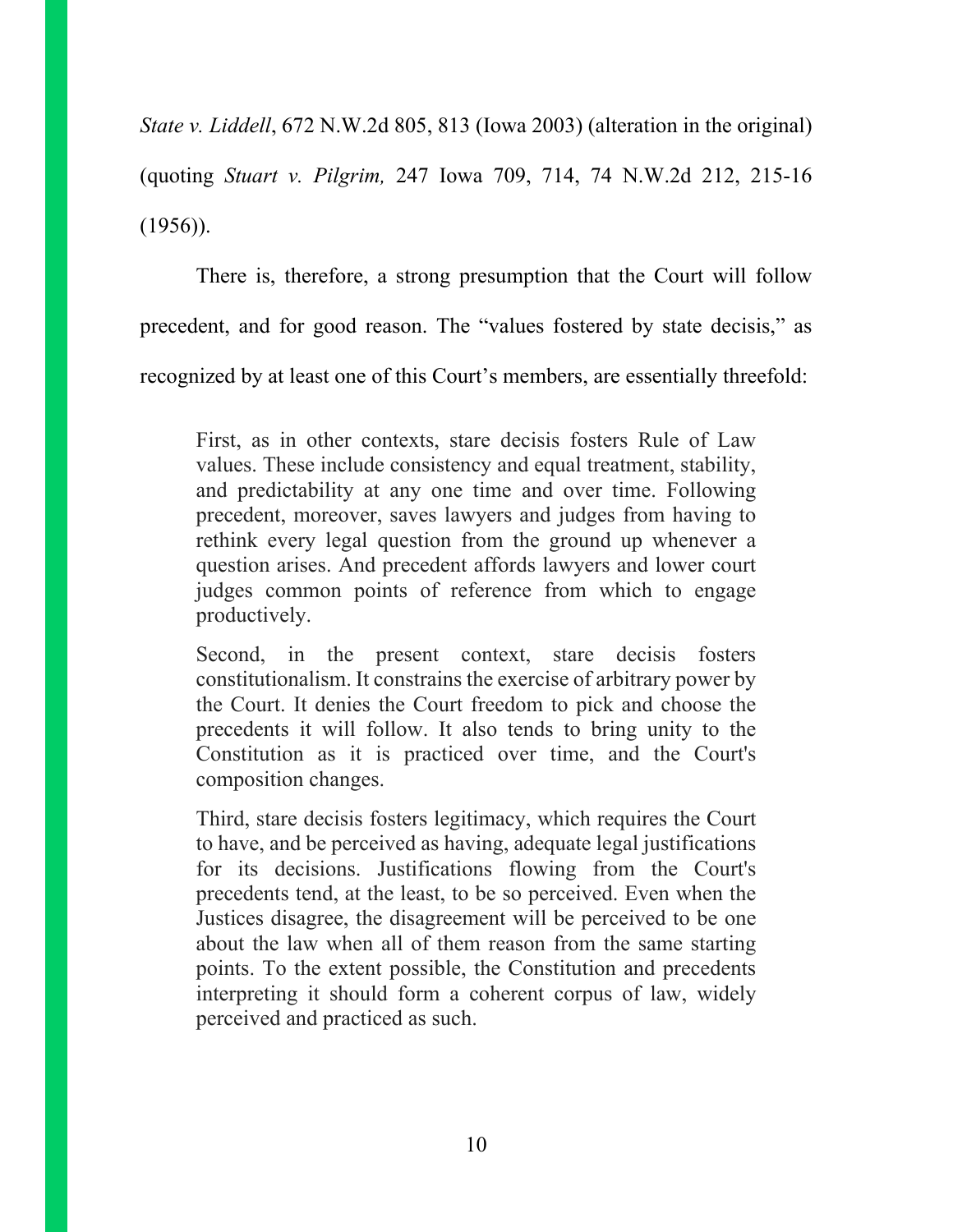*State v. Gaskin*, 866 N.W.2d 1, 39 (Iowa 2015) (Waterman J, dissenting) (quoting Steven J. Burton, *The Conflict Between Stare Decisis and Overruling in Constitutional Adjudication*, 35 Cardozo L. Rev. 1687, 1696-97 (2014)).

Stare decisis constrains a supreme court's exercise of power, as laws constrain every legal institution's power. Stare decisis is especially important when a supreme court's composition recently has changed. In that circumstance, when followed, it refutes the cynical view that a supreme court is a political institution guided by the justices' personal values, rather than the law.

In any case before it, a supreme court has the power to disregard stare decisis and overrule a precedent. This Court has done so sparingly, recognizing that it "may overrule a decision found to be clearly erroneous" only when "compelling reasons exist to do so." *Schmidt v. State*, 909 N.W.2d 778, 804 (Iowa 2018); *State v. Williams*, 895 N.W.2d 856, 859-60 (Iowa 2017). *See also McElroy,* 703 N.W.2d at 394 (Iowa 2005) (holding this Court may overrule prior decisions "when error is manifest, including error in the interpretation of statutory enactments."); *Miller v. Westfield Ins. Co*. 606 N.W.2d 301,306 (Iowa 2000) (stating "stare decisis does not prevent the court from reconsidering, repairing, correcting or abandoning past judicial announcements where error is manifest, including error in the interpretation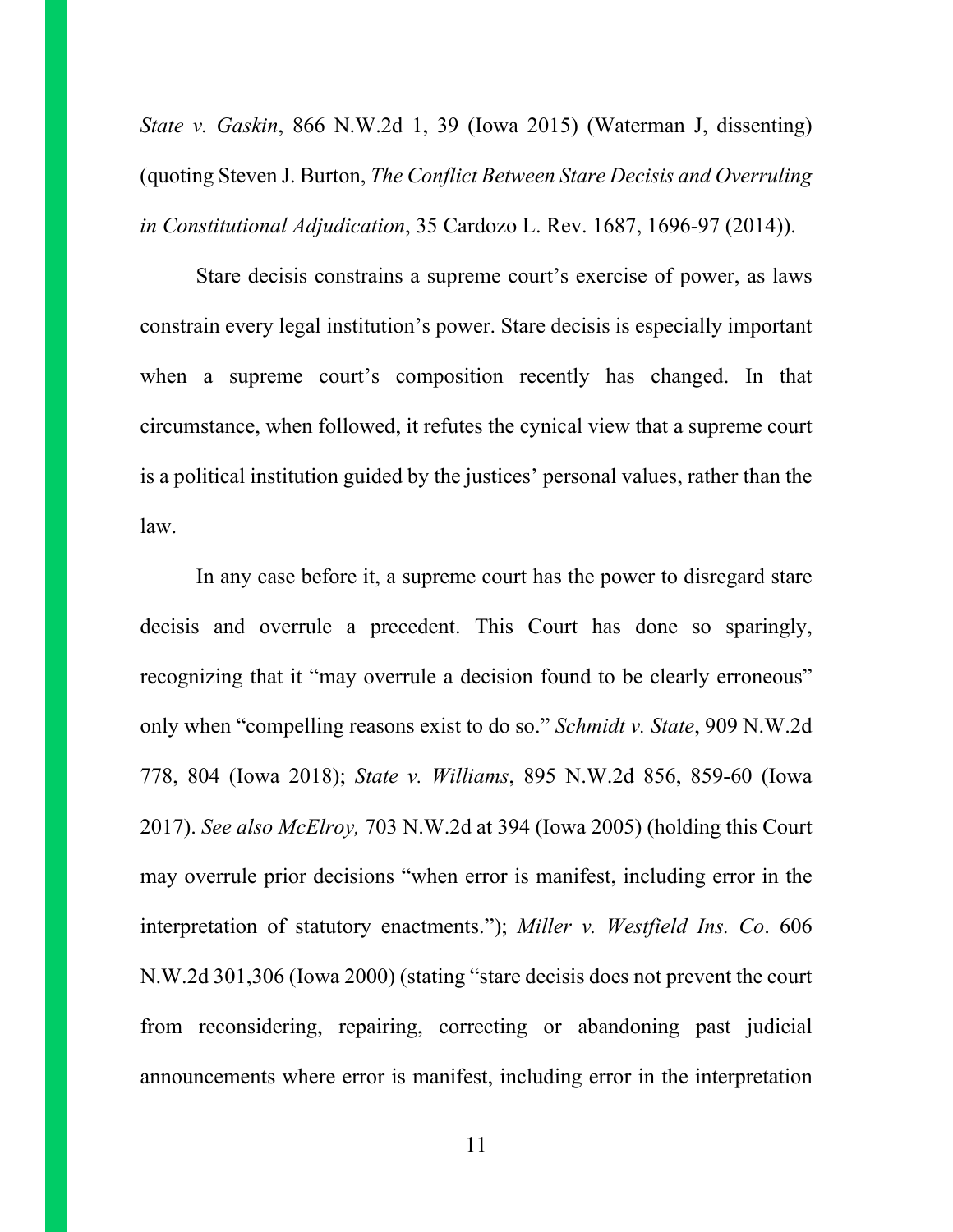of statutory enactments."); *Book v. Doublestar Dongfeng Tyre Co*., 860 N.W.2d 576, 594 (Iowa 2015) ("Stare decisis alone dictates continued adherence to our precedent absent a compelling reason to change the law.")

### **II. Reconciling Stare Decisis and Overruling: A Two-Step Analysis**

On appropriate occasions, a supreme court may overrule a prior case to bring the law up to date. It should do so cautiously because, in the abstract, stare decisis and overruling are in conflict: A supreme court must follow its precedents but, in any particular case, it can overrule them. That is, a supreme court must follow precedent except that it need not.

This conflict, if left unreconciled, leaves a supreme court free to pick and choose the precedents it likes, calling into question the court's integrity and legitimacy, making the Court's decisions unpredictable, and disrespecting the rule of law. Iowa law reconciles the conflict by presuming stare decisis, requiring that, to overrule a precedent, the Court must find, as indicated in Part I above, that the precedent was clearly and manifestly wrong, not just wrong, and that there are compelling reasons to do so, not just reasons to do so. The prior decision must have "proved unworkable in practice, do violence to legal doctrine, or has been so undermined by subsequent factual and legal development that continued adherence to the precedent is no longer tenable." *Youngblut v. Youngblut, 945 N.W.2d 25, 44 (Iowa 2020)* (dissenting opinion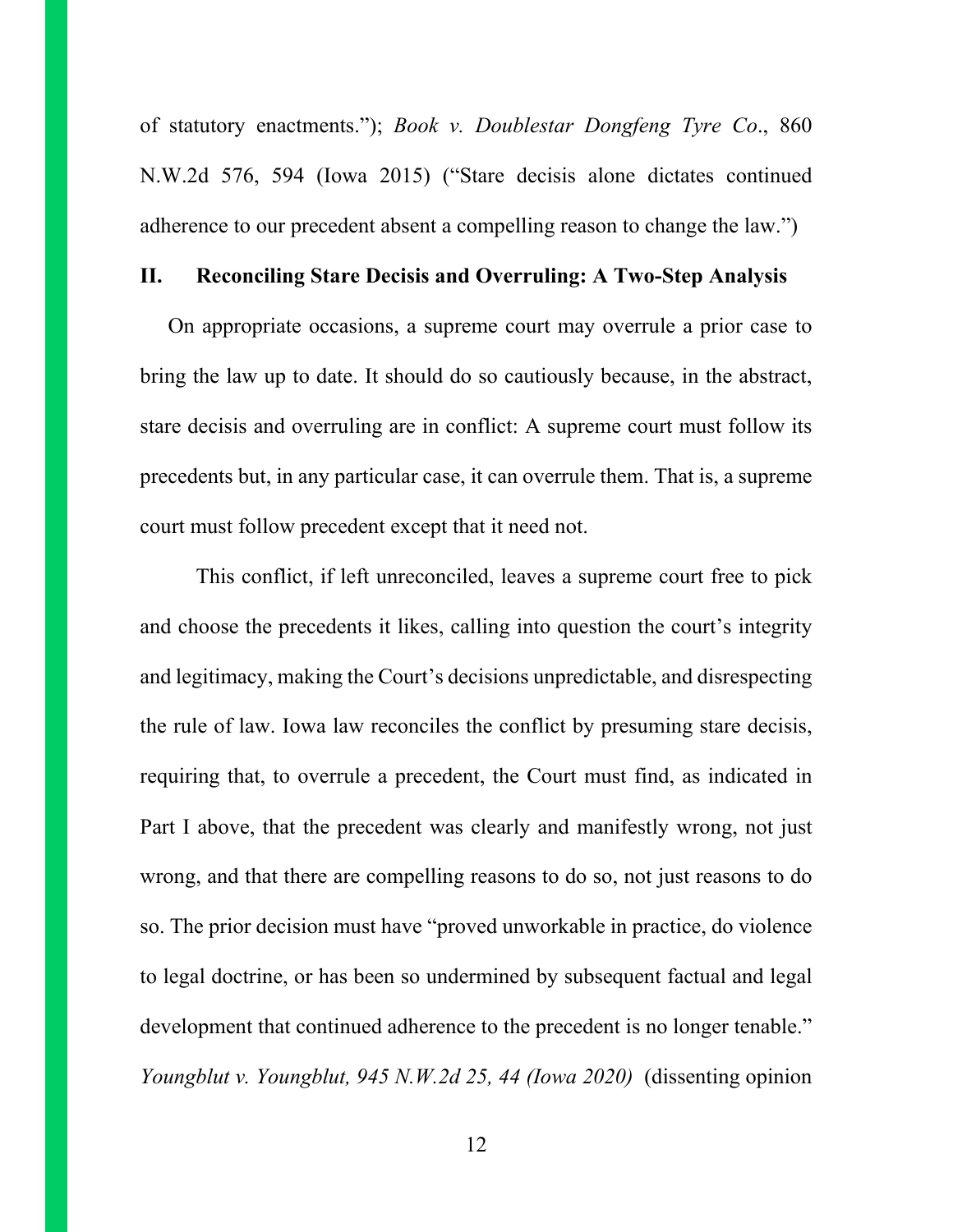of MacDonald, J.), citing *Janus v. AFSCME, Council 31*, \_\_\_ U.S. \_\_, 138 S.Ct. 2448, 2478-79 (2018).)

Iowa law, thus understood, satisfies the requirement of due process. A woman's right to choose to terminate a pregnancy is a fundamental liberty interests that cannot be extinguished without procedural and substantive due process of law. Procedural and substantive due process require strict scrutiny be applied to any law attempting to limit or curtail this fundamental liberty interest, as this Court correctly held in *Planned Parenthood of the Heartland*. The U.S. Constitution's Fourteenth Amendment contains a Due Process Clause applicable to the State of Iowa: "nor shall any state deprive any person of life, liberty, or property, without due process of law." The Iowa Constitution contains a Due Process Clause in essentially the same terms: "no person shall be deprived of life, liberty, or property, without due process of law." I.C.A. Const. Art. 1, § 9.

The emphasis here is on the "law" in "due process of law." The clause rules out judicial decisions that are products of a justice's or a court majority's values or convictions unless they coincide with the law. Without more, the Supreme Court's disagreement with a precedent like *Planned Parenthood of the Heartland* is not a sufficient reason to overrule it. As Justice Anthony Kennedy wrote for the US. Supreme Court, "[t]he Due Process Clause . . . is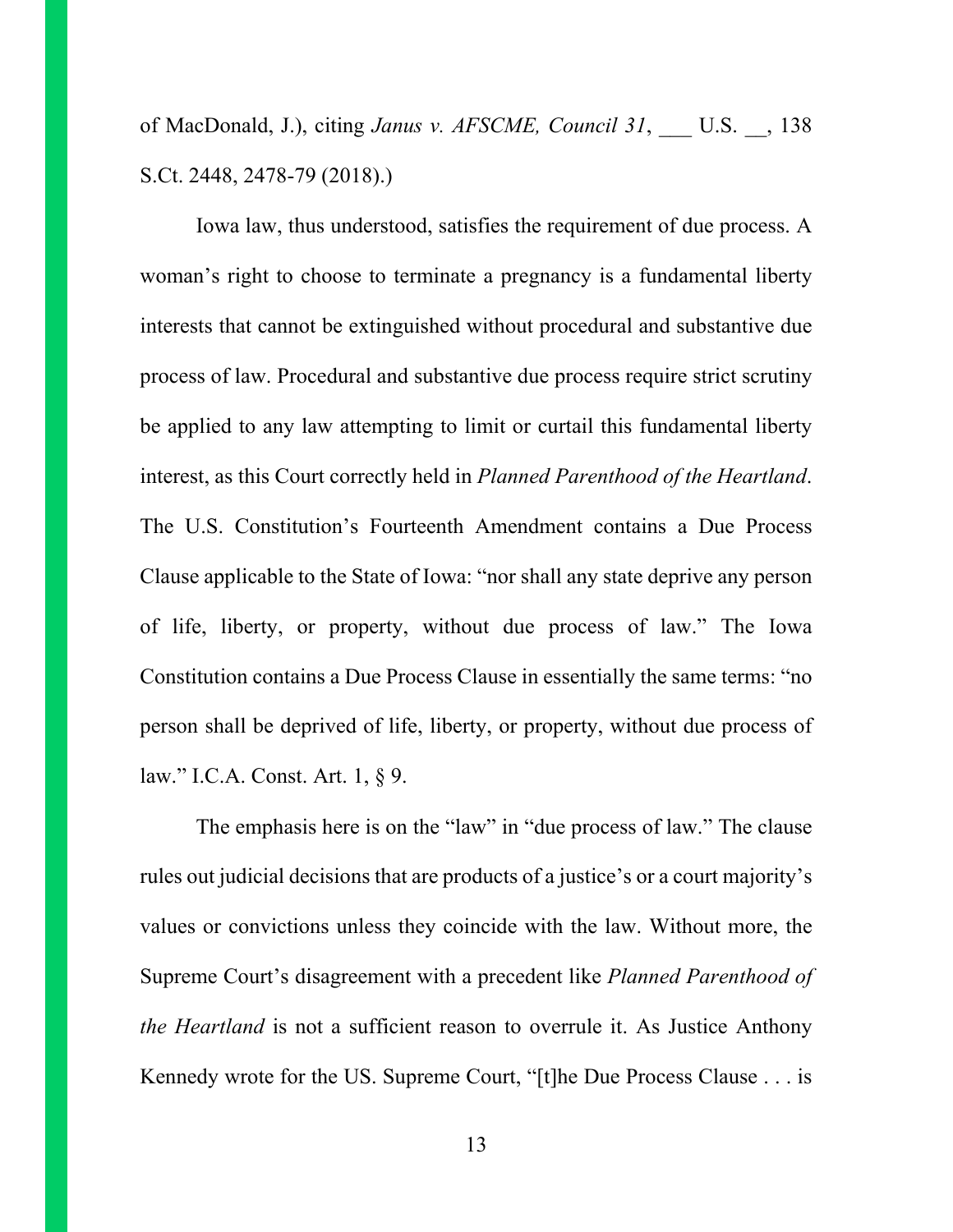a central limitation on the exercise of judicial power." *Stop the Beach Renourishment, Inc. v. Fla. Dep't of Envtl. Prot*., 560 U.S. 702, 735, 130 S.Ct. 2592, 2614 (2010) (Kennedy, J., concurring in part and concurring in the judgment).

To give full effect to Iowa law and satisfy due process, the Court should continue to presume stare decisis and consequently proceed in two steps. First, as the Court has recognized, stare decisis has two purposes: it fosters the law's "predictability and continuity" as necessary to "maintain the stability essential to society." *Bd. of Waterworks Trustees of City of Des Moines v. Sac Cty. Bd. of Supervisors*, 890 N.W.2d 50, 60-61 (Iowa 2017) (quoting *McElroy v. State*, 703 N.W.2d 385, 392 (Iowa 2005)). Second, the presumption should be overcome--stare decisis should lapse for a precedent--when, and only when, following precedent would not serve these purposes. If stare decisis has not lapsed, the Court need not reach the second step. If, and only if, stare decisis has lapsed, the Court should consider overruling when, in addition to the lapse of stare decisis, the precedent in question was manifestly wrongly decided, the relevant factors listed above indicate a compelling reason to overrule, and there is a better alternative.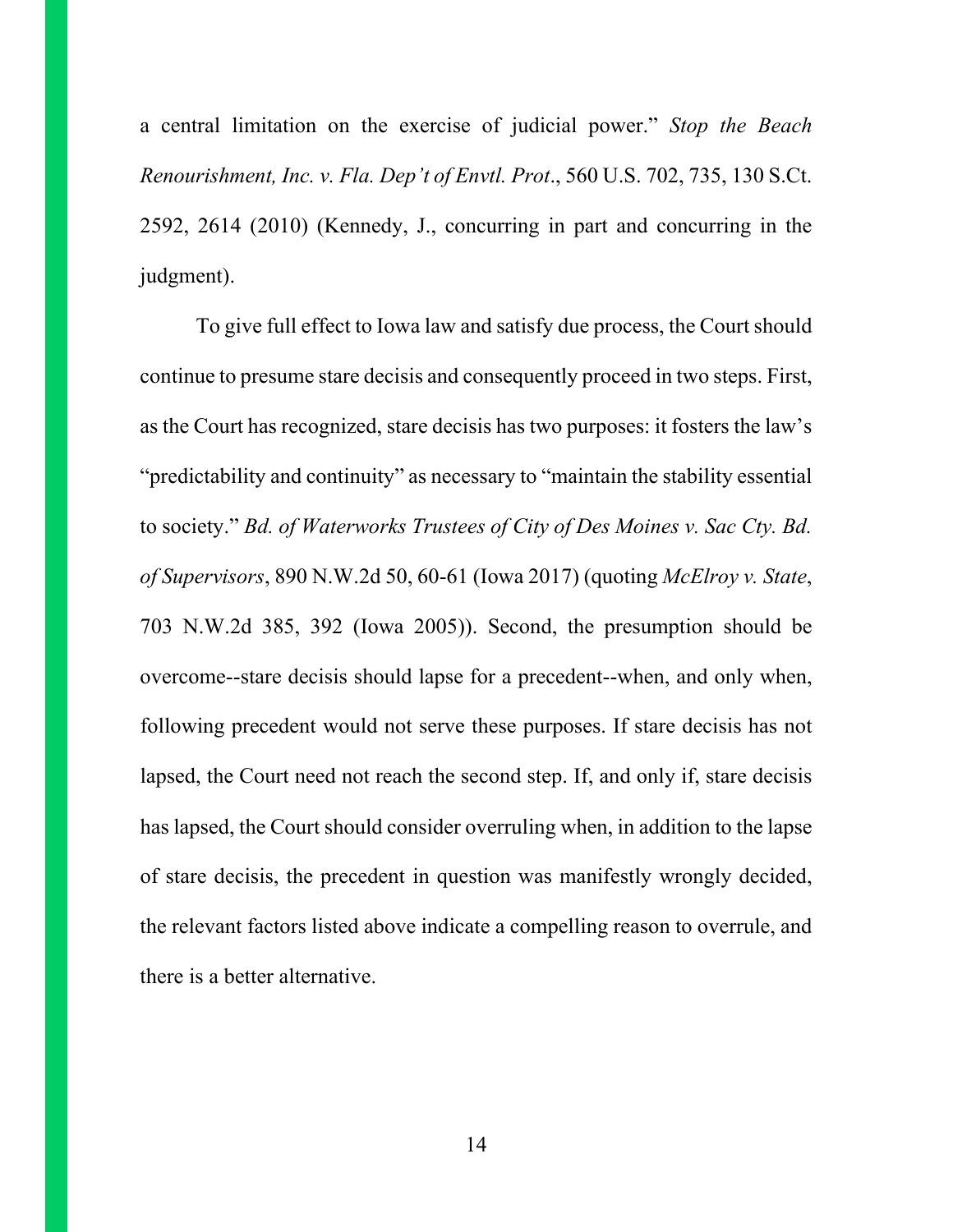#### **III. The Court Should Follow Precedent Here**

The State fails to identify, as required by law, manifest error or a "compelling reason" or a "highest possible reason" for overruling the application of strict scrutiny to any limitation on a woman's fundamental right to an abortion as held in *Planned Parenthood of the Heartland*. Disagreement with a precedent—even strong disagreement—is not a sufficient justification for overruling it. Complete agreement with a dissenting opinion, which is essentially the only argument the State advances, is equally unavailing.

# **A. With Respect to** *Planned Parenthood of the Heartland***, Stare Decisis Has Not Lapsed**

In *Planned Parenthood of the Heartland,* this Court held, consistent with *Roe v. Wade, 410 U.S. 114, 93 S.Ct. 705 (1992) (Roe*), that any limitation on a woman's right to an abortion must satisfy scrutiny to pass constitutional muster. *Planned Parenthood of the Heartland* was decided in 2018. This amici brief is being written a mere three years later, in 2021. It would be surprising if anything has changed that would justify overruling *Planned Parenthood of the Heartland.* Overruling so soon after that case was decided would set a bad precedent. And it would suggest that this Court had not deliberated adequately in 2018.

One of the purposes of stare decisis is to foster the law's predictability. Retaining *Planned Parenthood of the Heartland* furthers this stabilizing goal;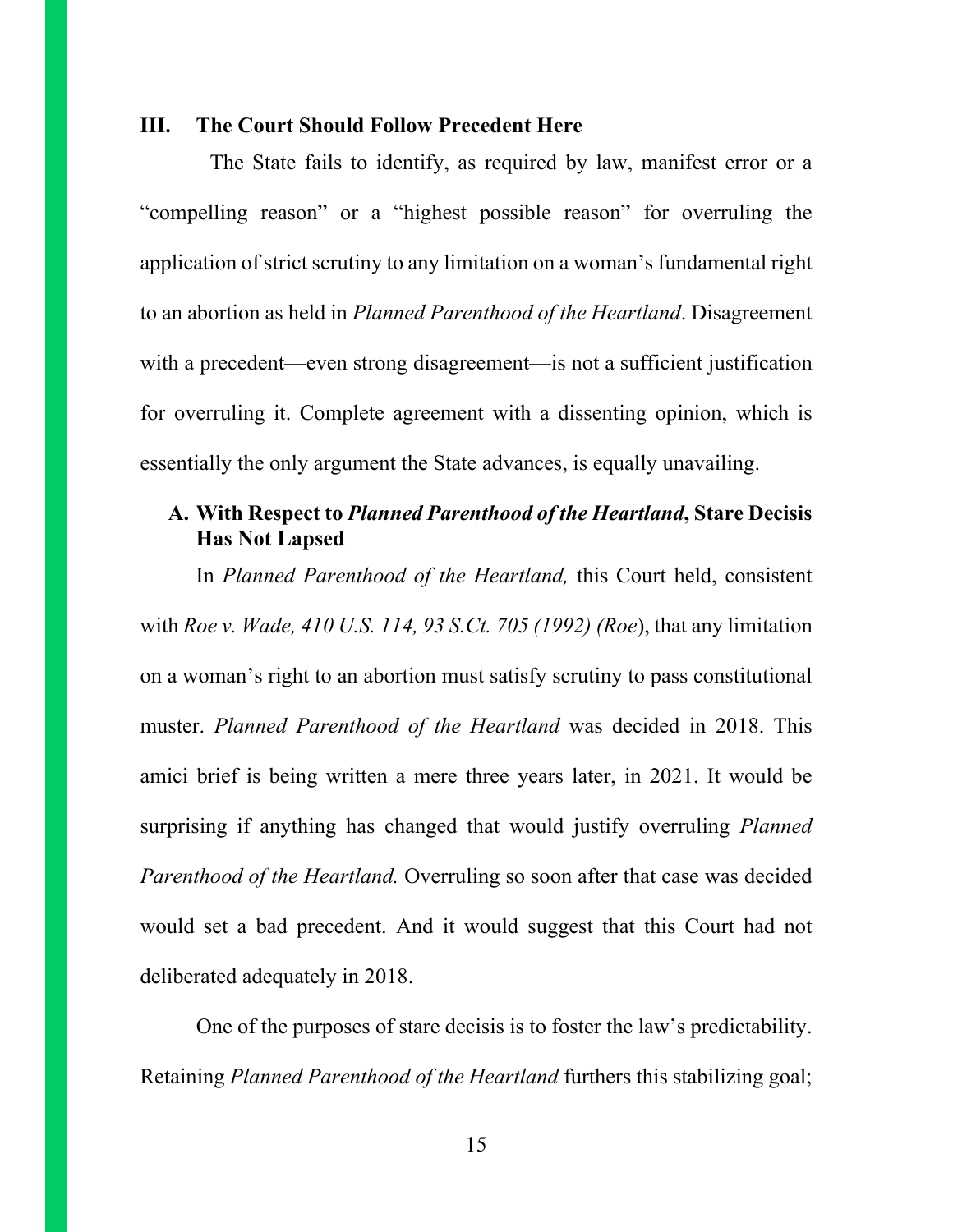overruling it would have a disruptive impact. Lower courts would worry that other recent supreme court precedents might be overruled. Lawyers, in turn, would find it more hazardous to advise and advocate for clients. Due to its recency, all precedents would become less reliable. Citizens, male and female, would find it harder to rely on the law as they plan their lives. For these reasons, stare decisis has not lapsed.

A second purpose of stare decisis is to ensure continuity, at any one time and over time. *Planned Parenthood of the Heartland* and similar cases have a salutary effect in equalizing the lives of men and women. With *Planned Parenthood of the Heartland* and similar cases, young women can plan their lives, educations, and careers more confident that they will not be disrupted by an unwanted pregnancy and years of unwanted child-rearing. Under *Planned Parenthood of the Heartland*, women, in most circumstances, can preserve their ambitions and preferred life choices should contraception fail and *Roe* be narrowed even further or overturned. Overruling *Planned Parenthood of the Heartland* would deprive women of a right their elder sisters, mothers, aunts, grandmothers, and generations of women previously held. For these reasons, too, stare decisis has not lapsed.<sup>[1](#page-15-0)</sup>

<span id="page-15-0"></span><sup>1</sup> Stare decisis carries less weight when the United States Supreme Court considers overruling a constitutional precedent. Its constitutional decisions can be checked only by the arduous process of amending the U.S.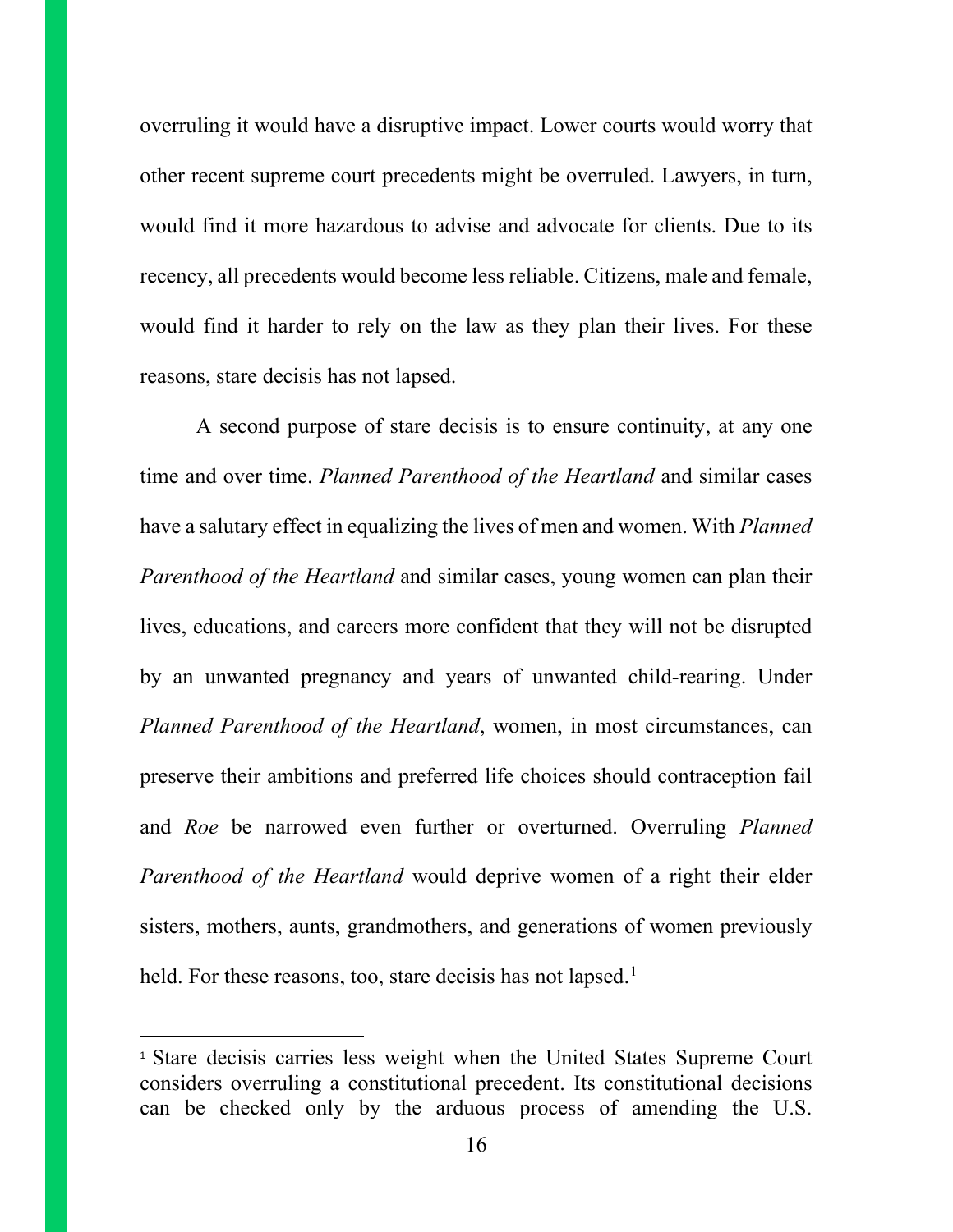### **B. Even if Stare Decisis Had Lapsed,** *Planned Parenthood of the Heartland* **is not Manifestly Erroneous and There Is No Compelling Reason to Overrule It.**

Had stare decisis lapsed for *Planned Parenthood of the Heartland*, overruling the application of strict scrutiny to restrictions on a woman's right to an abortion would still not be justified. *Planned Parenthood of the Heartland* was not "clearly erroneous" or "manifestly wrong," the relevant considerations do not indicate a compelling reason to overrule, and there is no better alternative. Here, it is important to re-emphasize that mere disagreement with a precedent—even strong disagreement—is not a sufficient reason to overrule it. The reasoning in *Planned* Parenthood is as good or better than the reasoning in many cases.

Now consider whether there is a compelling reason to overrule *Planned Parenthood of the Heartland's* application of strict scrutiny because that holding has "proved unworkable in practice, does violence to legal doctrine, or has been so undermined by subsequent factual and legal development that

Constitution. Amending the Iowa Constitution is much less difficult and the process of amending the Iowa Constitution to effectively reverse *Planned Parenthood of the Heartland* is in progress. This Court has applied stare decisis in many cases involving constitutional issues and the notion that stare decisis has "limited application in constitutional cases" has never been adopted by a majority of this Court, as the State acknowledges. Appellant Brief, p. 71.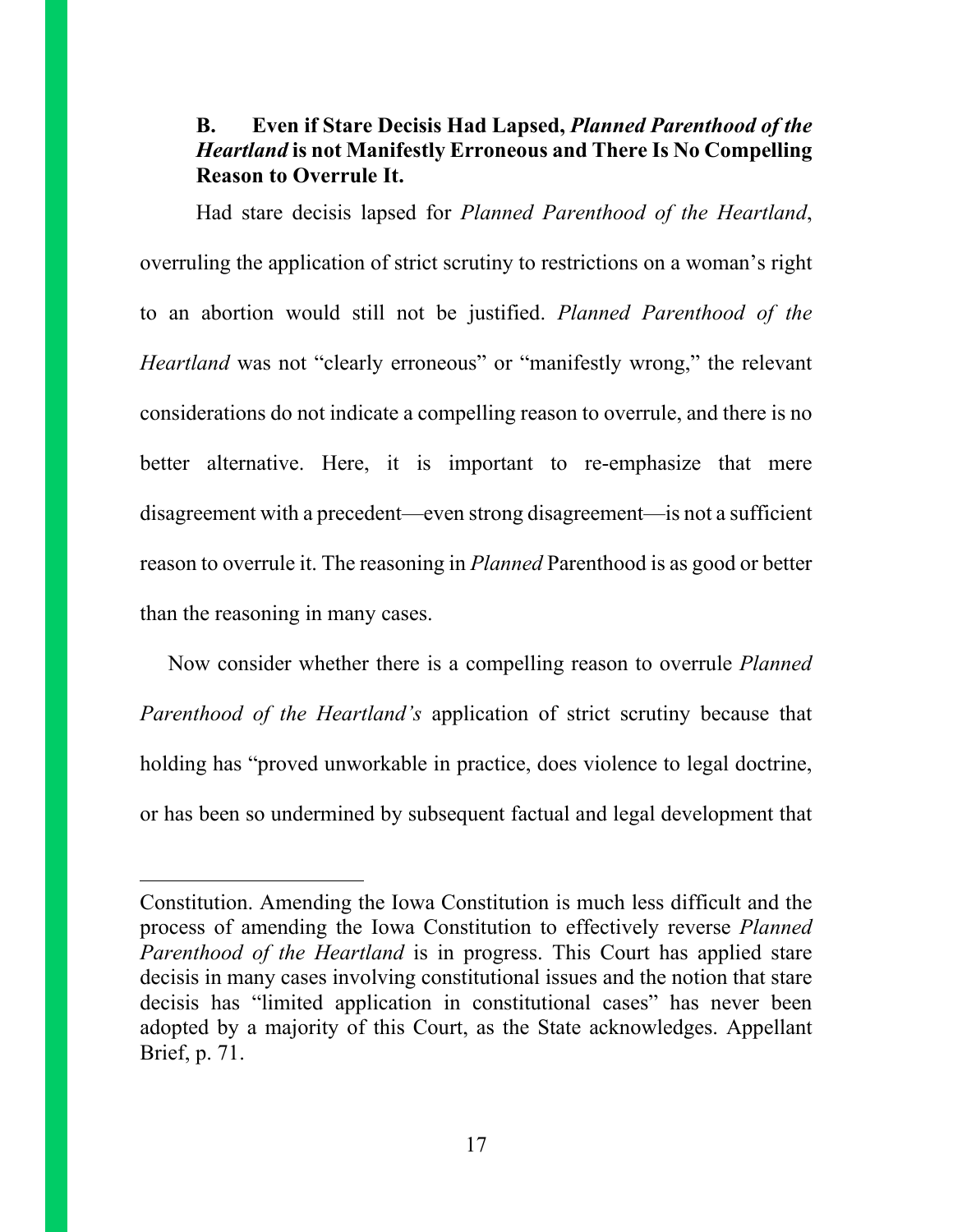continued adherence to the precedent is no longer tenable." *Youngblut,* at 44*.* (dissenting opinion of MacDonald, J.) See *Janus v. AFSCME, Council,* 31, 585 U.S. \_\_, 138 S. Ct. 2448, 2478-79 (2018).

These considerations suggest the Court should not overrule *Planned Parenthood*, a merely three-year old precedent. The quality of the Court's reasoning in *Planned Parenthood* was not "manifestly" or "clearly erroneous" and, even if it were, there is no "compelling reason" to overrule. Related principles of law have scarcely changed; *Planned Parenthood of the Heartland* is not a "remnant of abandoned doctrine." *Planned Parenthood of Se. Pa. v. Casey*, 505 U.S. 833, 855 125 S.Ct. 1791, 2808 (1992). Relevant facts since *Planned Parenthood of the Heartland* was decided have been likewise static. Nothing in the record, so far as these amici know, shows *Planned Parenthood of the Heartland* to be unworkable. As indicated above, Iowa women, whether or not pregnant, have relied on *Planned Parenthood of the Heartland*, at least as a fallback should *Roe* be overturned or cut back, as they plan their careers and lives.

The State argues it is too recent to have generated significant reliance interests, Appellant's Brief, p. 68. It may appear so if you consider only pregnant women. It is not so if you consider all women, whether or not pregnant. *Planned Parenthood of the Heartland* remains a vital part of Iowa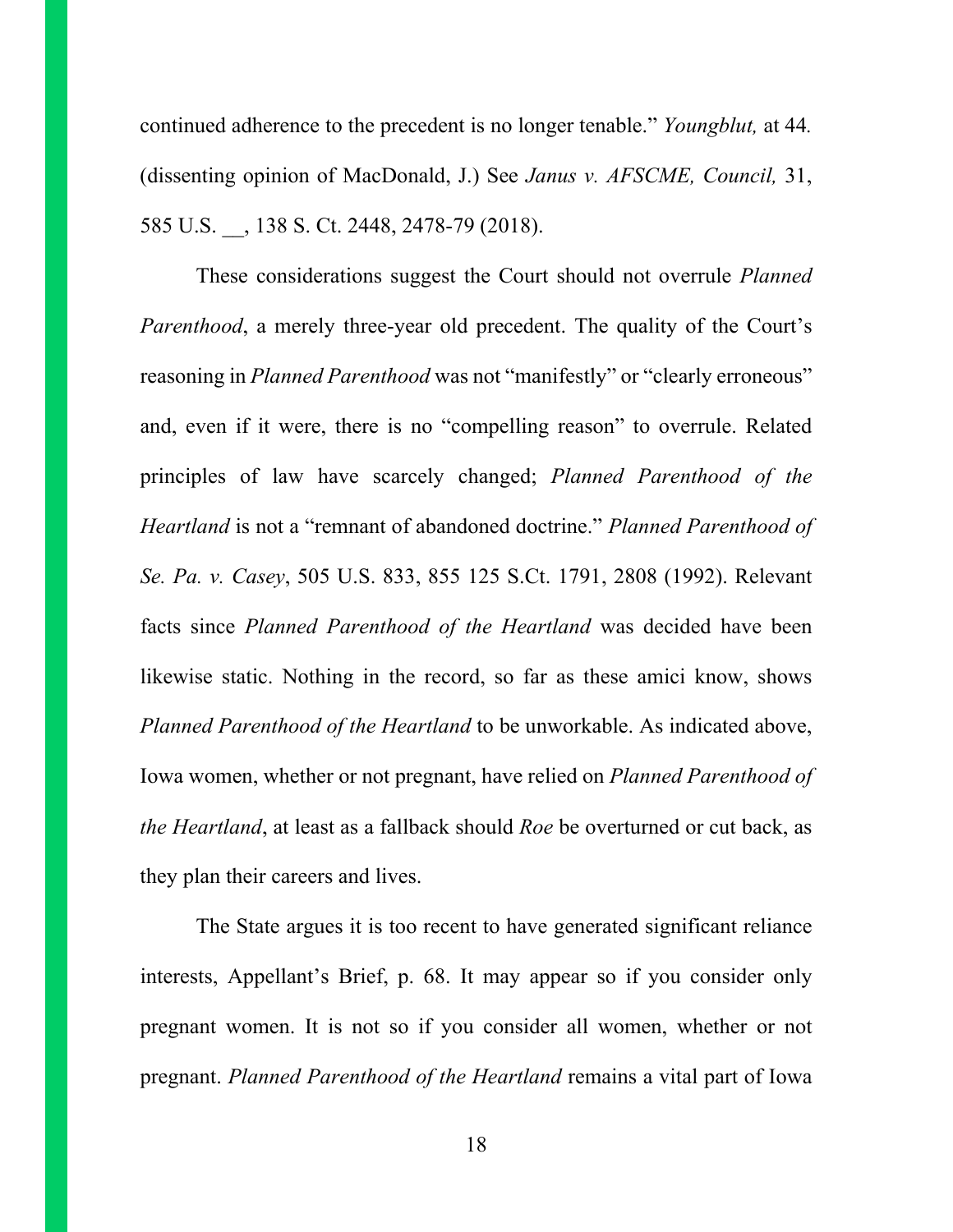jurisprudence. Further, although *Planned Parenthood* "is fewer than four years old" as the State points out, Appellant's Brief, p. 75, this Court did not recognize a new constitutional right in *Planned Parenthood of the Heartland*. Instead, it acknowledged and fortified a principle of equality between men and woman that is larger than the right to physical autonomy. Iowa Woman have had the right to control their reproductive health since the United States Supreme Court decided *Roe,* and the women of this state have relied on that right for almost fifty years. "Reliance is often the strongest factor favoring the retention of a challenged precedent." *Fulton v. City of Philadelphia, Pa.*, U.S. \_\_\_,141 S.Ct. 1868, 1923 (2021) (concurring opinion of Barrett, J.)

There is no better alternative to the application of strict scrutiny in *Planned Parenthood of the Heartland.* Should the U.S. Supreme Court overrule *Roe,* and this court overrule *Planned Parenthood of the Heartland*, the main consequence would be to vest complete freedom in the Iowa legislature to enact a stiff ban on abortions. That would be a drastic change for women. Others will argue the virtues of *Planned Parenthood of the Heartland* thoroughly, showing that it was not "clearly erroneous." Here, however, briefly consider the question of who should decide the abortion question, a pregnant woman or the state? Leaving it to the state deprives pregnant women of moral agency—the distinctly human capacity to make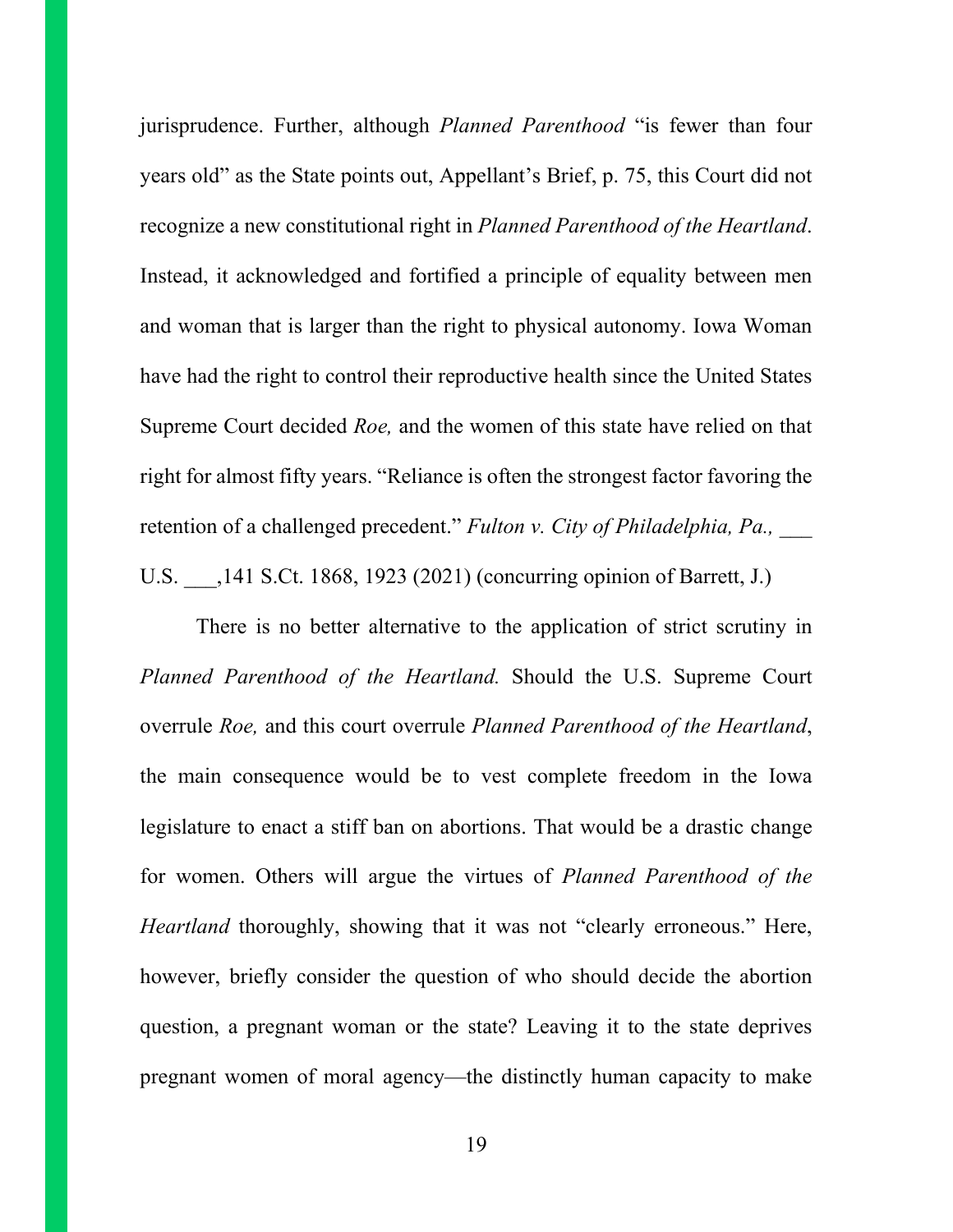moral judgments. Few women decide to abort lightly. There is a wellrecognized moral question here. But it should be a pregnant woman's answer that counts. By supplanting a woman's moral judgment with the state's, overruling on such a profound and intimate question would affront women's humanity.

### **Conclusion**

For the reasons stated above, these Amici Curiae request the Court to follow *Planned Parenthood of the Heartland* and reject the State's request that it overrule that decision.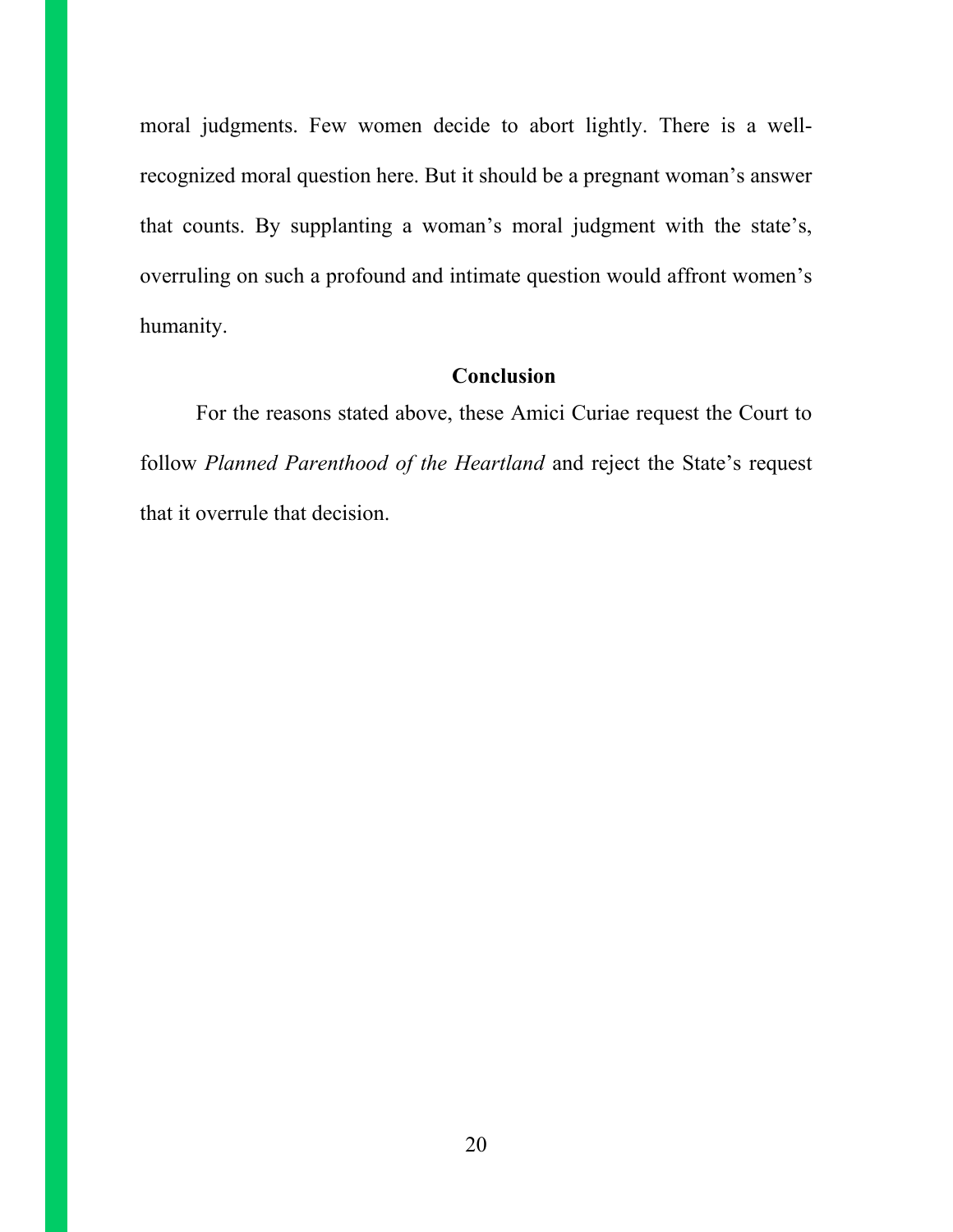### **CERTIFICATE OF COMPLIANCE WITH TYPEFACE REQUIREMENTS AND TYPE-VOLUME LIMITATIONS**

This brief complies with the typeface requirements and type-volume limitation of Iowa Rs. App. P. 6.906(4), 6.903(1)(d) and 6.903(1)(g)(1) because:

This brief has been prepared in proportionally spaced typeface using Times New Roman font in 14-point font size and contains 3,409 words, excluding parts of the brief exempted by Iowa R. App. P.  $6.903(1)(g)(1)$ .

> By: */s/Laura Schultes* Laura Schultes, AT0011712